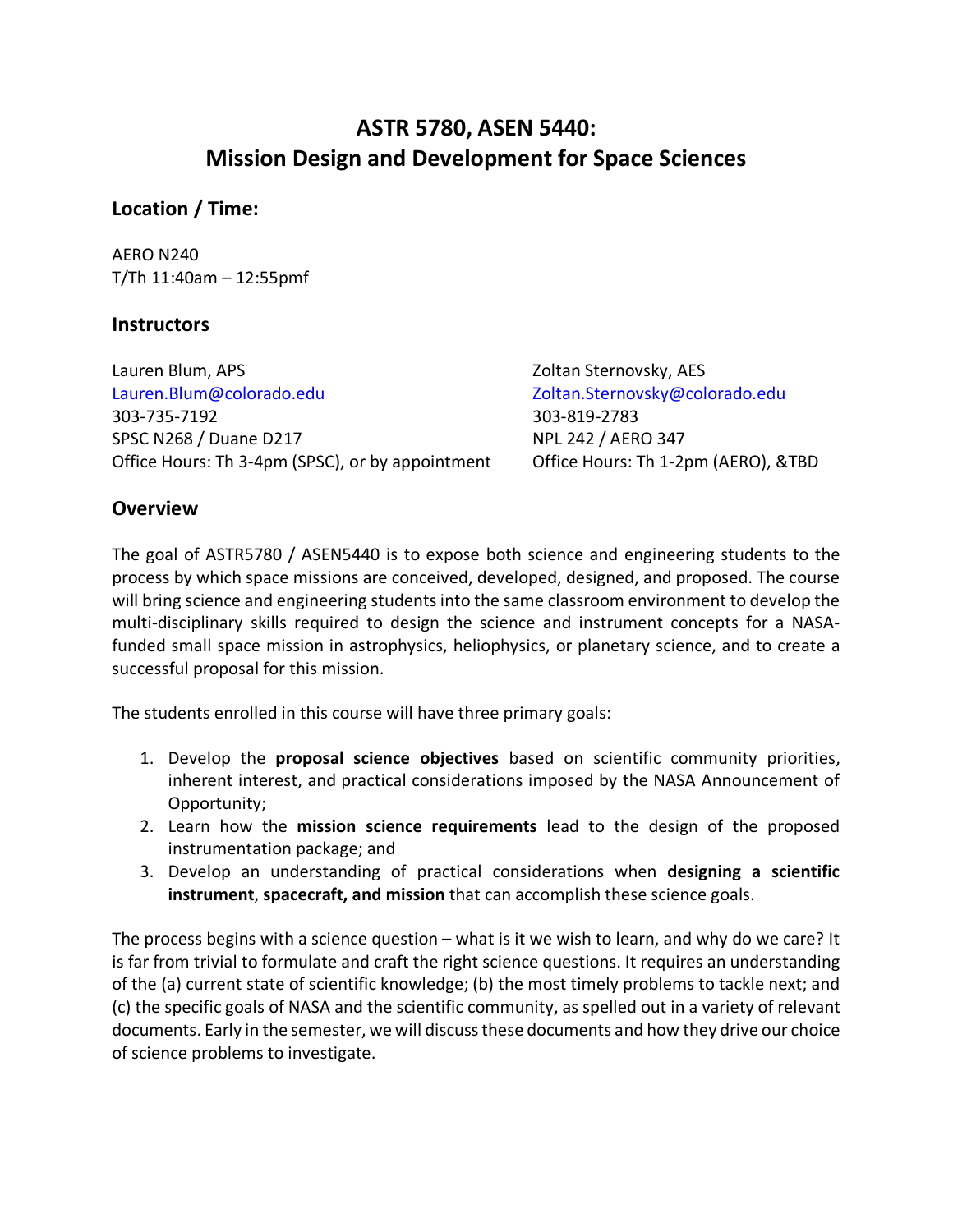From the science questions posed for the mission, the design process flows through a number of critical design steps:

1. **Measurement**: determine the necessary measurement that will address the science questions. This could be the brightness of a star in some wavelength band, the flux of electrons in the radiation belts, or the detection of particles in the vicinity of a celestial object. The measurement will have specific fidelity requirements: wavelength, flux, dynamic range, time resolution, and so forth, which directly tie to the science questions. Finally, do the measurements alone close the science question? If not, what supporting modeling and analysis/interpretation required?

2. **Instrument**: determine the instrument(s) necessary to make the measurements above. Quantitatively demonstrate that the selected instruments can make the measurements with the required fidelity. The instrument performance is tied back to the science questions, through the measurement requirements, in an important table known as the Science Traceability Matrix.

3. **Spacecraft**: The spacecraft is designed to ensure the required measurements, made with the instrument(s), can be taken from an appropriate time and place in space. The spacecraft must accommodate the instruments; ensure the appropriate orbit and spacecraft attitude (i.e. pointing) requirements; provide power to the instrument(s) and to itself; and relay the required data to the ground for analysis. The spacecraft is therefore comprised of many subsystems, the design of each of which is critical to mission success.

4. **Mission**: The selection of the appropriate orbit, mission duration, and operations plan are critical to success. The mission design is deeply coupled to the spacecraft design.

5. **Management**: When proposing a mission to a federal sponsor (e.g., NASA), we have to show that we have the expertise to carry out the proposed science investigation, that we can build the instrument(s) and spacecraft in a reasonable amount of time; that we have a plan to build, test, calibrate, and verify the spacecraft before launch; we have a plan to operate the spacecraft and carry out the required analysis to meet the mission science goals; and that we can do it in a reasonable (and limited) budget.

This course focuses on the design of a specific instrument to make a specific measurement, as well as critical aspects of spacecraft and mission design, and the art of crafting a competitive proposal. All of the aspects listed above are coupled to each other, and we will discuss how to make tradeoffs that ensure a feasible mission proposal under each of these aspects.

This course establishes a working relationship between scientists and engineers that is essential for development of a comprehensive and successful mission proposal. The course will focus on science and engineering applications for a small space mission, driven by recent NASA proposal opportunities in astronomy, heliophysics, earth science, and planetary science. By design, this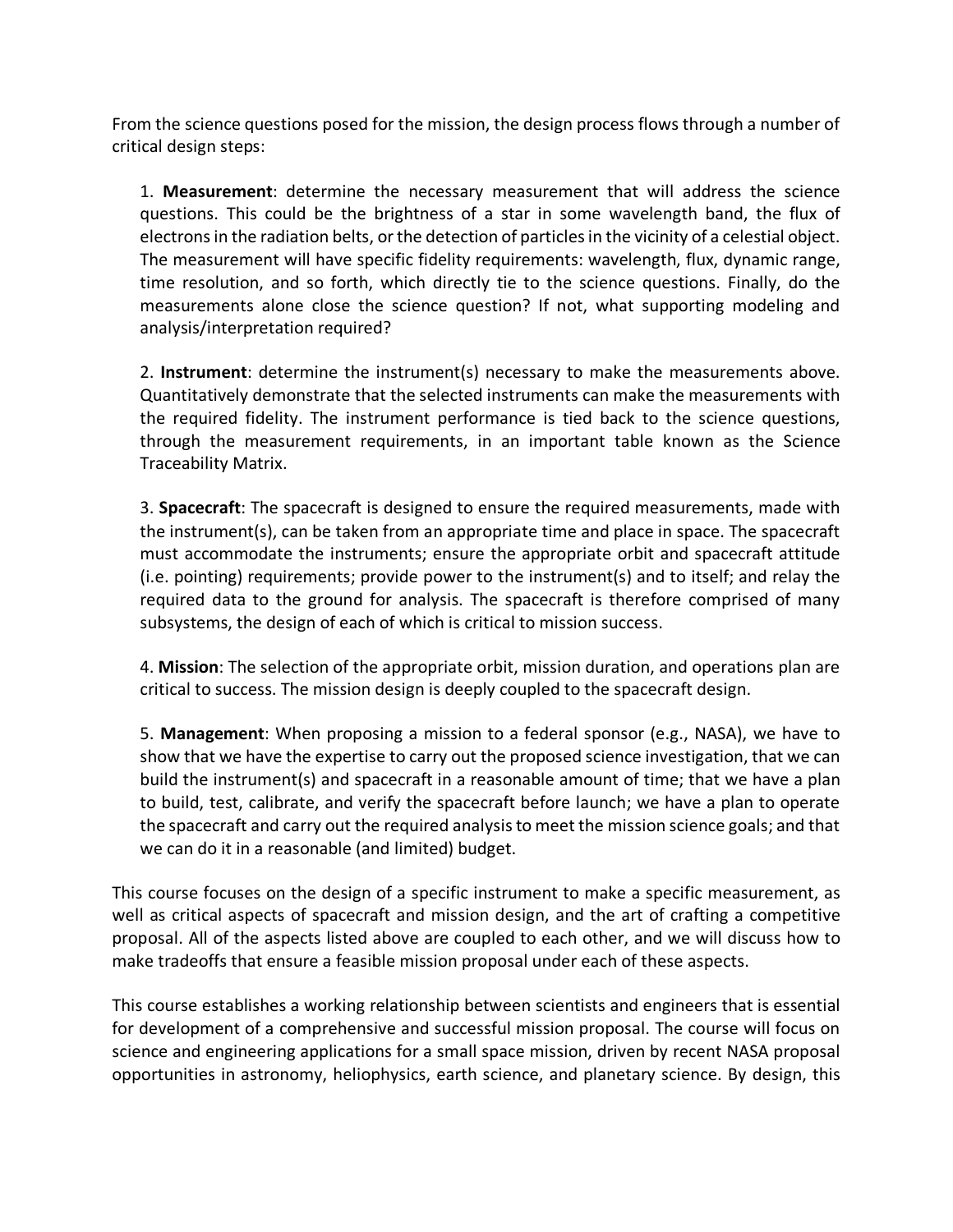course is a cross-disciplinary effort and is therefore being cross-listed and co-taught by the Aerospace Engineering and Astrophysics and Planetary Sciences departments.

### **Prerequisites & Eligibility**

ASTR5780 / ASEN5440 is open to senior undergraduate and graduate students in Astronomy, Engineering, Physics, Atmospheric Sciences, Applied Math, and related fields. Students are expected to have strong problem solving and organizational skills, a strong background in mathematics and classical physics, as well as good oral and written communications skills. A background in basic modern physics is strongly encouraged.

Specific APS undergraduate student prerequisites include: Permission of instructor.

Specific AES undergraduate student prerequisites include: Permission of instructor. Recommended background: senior undergraduate level orbital mechanics, electronics, and/or mission design.

### **Reading**

All suggested reading for the course is available on the Canvas course website. While none of this reading is strictly required, we strongly recommend you familiarize yourself with these documents and highlight important sections (which we will help identify). The important documents include:

- **NASA, Research Opportunities in Space and Earth Sciences (ROSES 2019)**. ROSES is not a funding opportunity on its own, but rather a compendium of opportunities. The ROSES documentation is released once per year, usually in February, to outline what opportunities will be available to proposers in the next year.
- **Astrophysics Small Explorer Announcement of Opportunity 2019**. The Small Explorer class, or SMEX mission, is the entry level into NASA missions. These are \$145 million missions involving multiple institutions. The AO will give students an idea of what goes into one of these larger proposals.
- **Decadal Surveys (2010-2020)**. Every 10 years, each of the four science areas (Astrophysics, Heliophysics, Planetary Science, and Earth Science) releases a "Decadal Survey" of the state of the science community, the critical science that needs to be addressed in the coming decade, and the missions that are recommended. The astrophysics decadal survey will be running concurrently with this class and we will use real-time examples of the decadal survey process to reinforce classroom discussions.
- **NASA Science Plan (2014).** The Decadal Surveys are commissioned by the National Academies of Science (NAS); they are not strictly NASA-related. In the Science Plan document, NASA pulls directly from the Decadal Survey to outline the goals for the administration.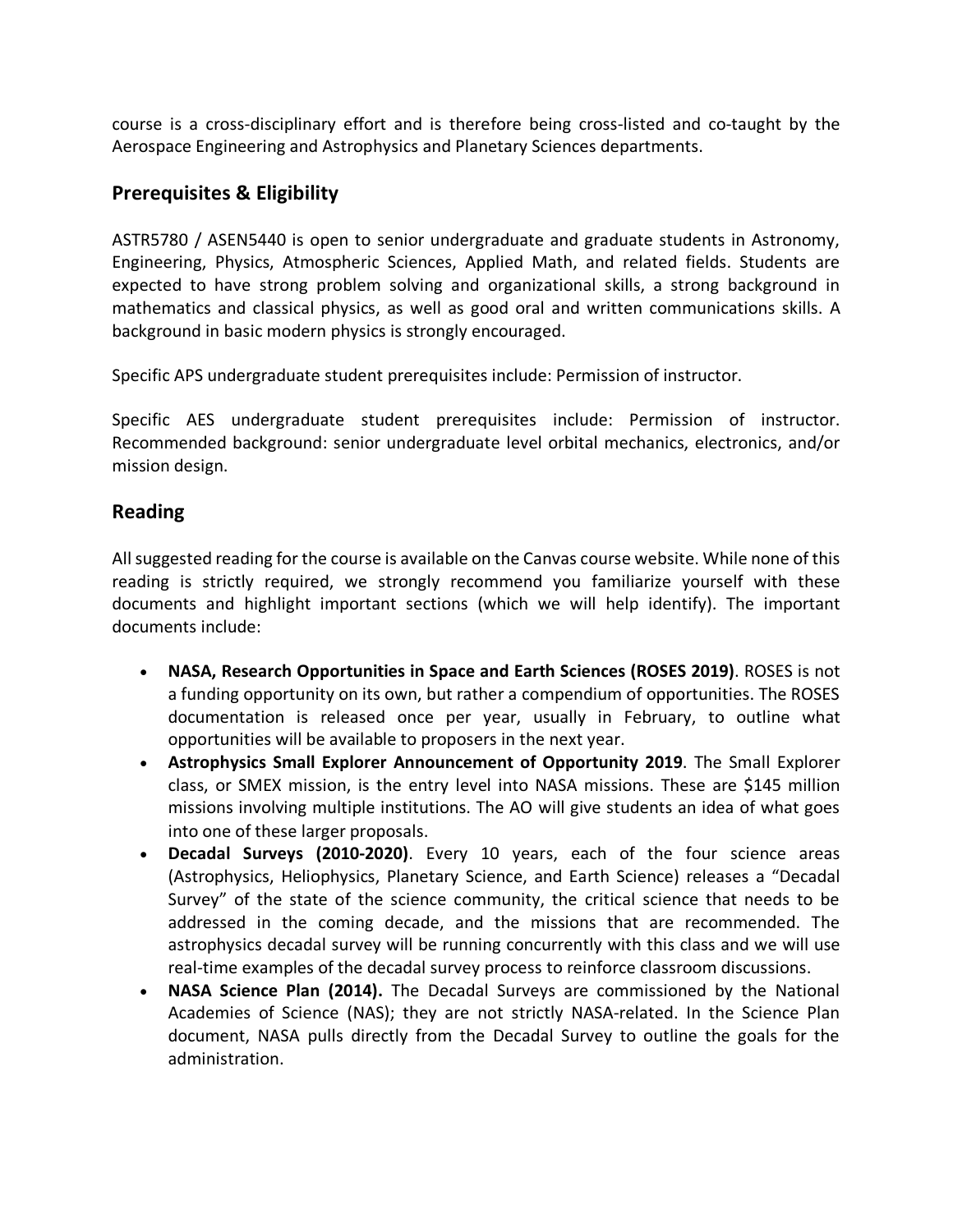- **NASA Strategic Plan (2014)**. While the Science Plan relates to science goals for the Science Mission Directorate (SMD) of NASA, the Strategic Plan is a higher-level document for all of NASA, including technology development, human space flight, and education.
- **NASA Technology Roadmaps (2015-2019)**. The Technology Roadmaps come from the Space Technology Mission Directorate (STMD), which focuses on the development of new technologies for NASA. The Roadmaps outline priorities for the coming decade; small satellite missions can often target these priorities to enhance their relevance to NASA.
- **NASA Systems Engineering Handbook Rev 2 (2016).** The NASA SE Handbook describes NASA's process for conducting space missions. Missions conducted outside of NASA, but funded by NASA, need to show NASA that they have a reasonable Systems Engineering Management Plan that emulates NASA's established processes.
- **Scientific and Instrumentation Journal Articles** will be assigned based on science and instrument development concepts developed in class.

## **Subject Outline**

- 1. Introduction to space missions and NASA proposal opportunities
- 2. Community science priorities, introductory and detailed science investigations
- 3. Introduction to science topics in Heliophysics, Astrophysics, and Planetary Science
- 4. Proposal science topic definition for semester mission/proposal projects
- 5. Science Traceability Matrix
- 6. Requirements definition, measurements and instrumentation
- 7. Science instrument selection and design
- 8. Spacecraft design and subsystems
- 9. Space environment considerations
- 10. Spacecraft data reduction and analysis
- 11. Mission schedule and budget development
- 12. Team roles; proposal layout, responsibilities, and writing
- 13. Proposal review

**Schedule:** See Handout #2 for lecture / assignment schedule.

## **Logistics**

**Assignments** – The end product in this course is a **complete mission proposal** that could be submitted to NASA. These proposals will be developed in teams of ~5 students. To get to the final proposal, students will build pieces through a series of assignments, to be completed individually.

• First, students will each submit a two-page **concept proposal**, outlining their idea for a mission concept. These concept papers constitute the first graded assignment. Students are expected to conduct literature research to demonstrate the scientific need, timeliness, and feasibility of their mission concept. The instructors will then downselect the adequate number of these concepts to go forward to the proposal stage, based on science quality, feasibility, and novelty.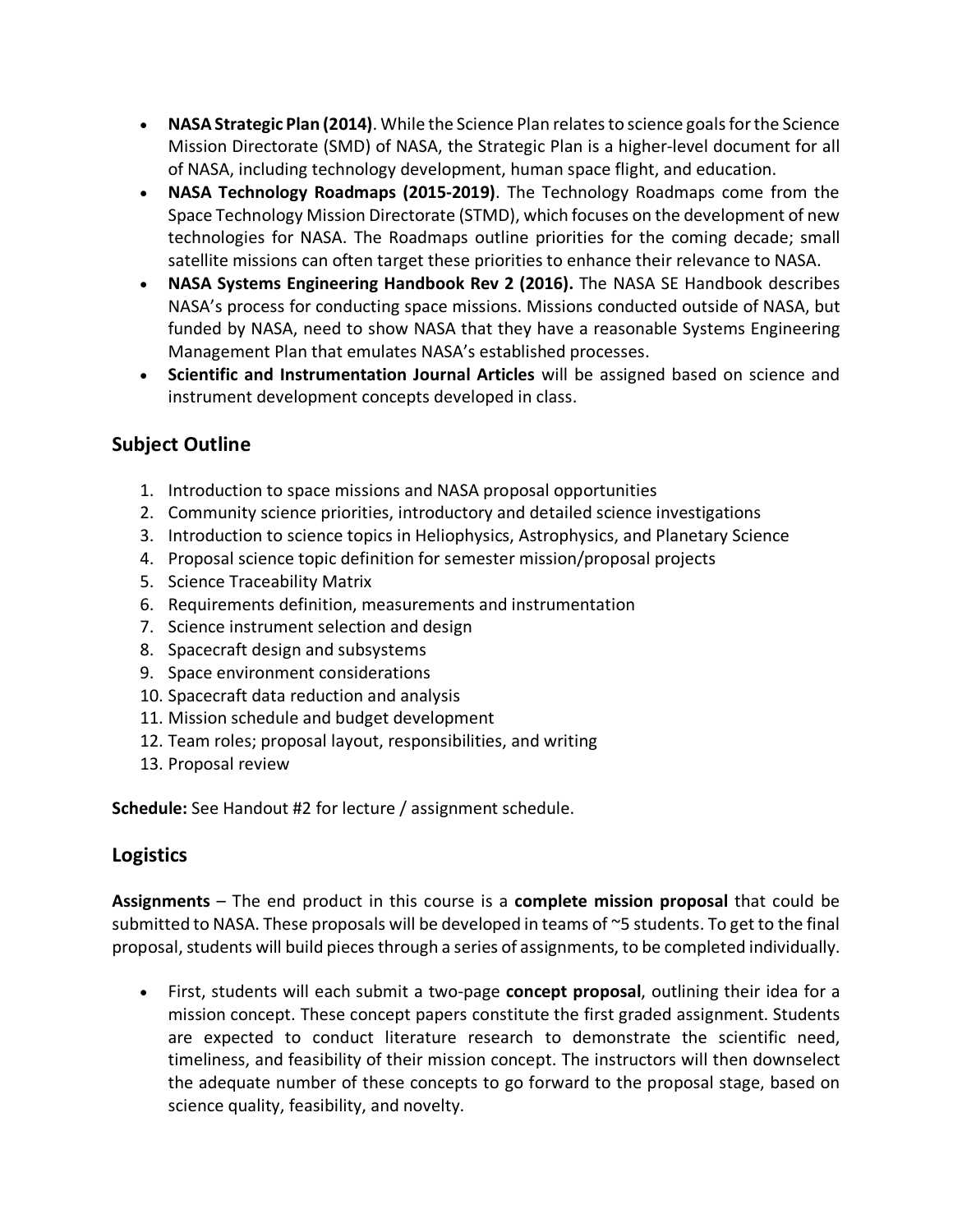- Students will participate in the **peer review** of the concept papers and provide anonymous feedback to each other, in the form of identified Strengths and Weaknesses. Peer review is an important part of the proposal process – it allows students to learn directly from each other as well as develop critical analysis skills.
- A series of **homework assignments** throughout the semester will be used to build pieces of the final proposal. First is the science traceability matrix (STM), followed by assignments on the instrument design, spacecraft design, mission design, and so forth. These will be graded, and feedback will be given to allow students to improve them for the final proposal. Although students are working on the final proposal as a team, homework assignments shall be completed individually.
- Roughly half-way through the semester, student teams will give short ~20 minute **in-class presentations** on their mission proposal, outlining the science concept; the STM; instrument and spacecraft design. This will be an opportunity to get feedback from the instructors and their peers on issues with the current mission design.
- The final proposal will also involve a **presentation**, constructed as a "red-team review", where reviewers pick apart the proposal concept for major issues. These reviews will be conducted both in class time and outside class time to give each team more time. Teams will then have a few weeks to finalize their **proposals** before submission.
- Students will also be asked to provide **peer review** and feedback to other mission teams during the mid-semester and final presentations.

**Deadlines** – Each assignment will have a marked deadline. Late assignments are not accepted except under extenuating circumstances; 24-hour notice is required for work to be considered after the due date. If such an event occurs, you are expected to contact the instructors immediately by phone, email, or carrier pigeon. If you know in advance that you will not be on campus for a due date, you may submit your assignment to the instructors any time prior to the due date or through e-mail.

## **Grading**

Grades on individual assignments and for the overall course are set based on the following criteria:

| <b>Activities</b>                          | ℅   |
|--------------------------------------------|-----|
| <b>Concept Paper</b>                       | 10% |
| <b>Homework Assignments</b>                | 35% |
| Presentations                              | 25% |
| Mid-semester slides                        | 5%  |
| Mid-semester oral                          | 5%  |
| Final presentation slides                  | 5%  |
| Final presentation oral                    | 10% |
| <b>Final Proposal Document</b>             | 20% |
| Active class participation + peer reviews* | 10% |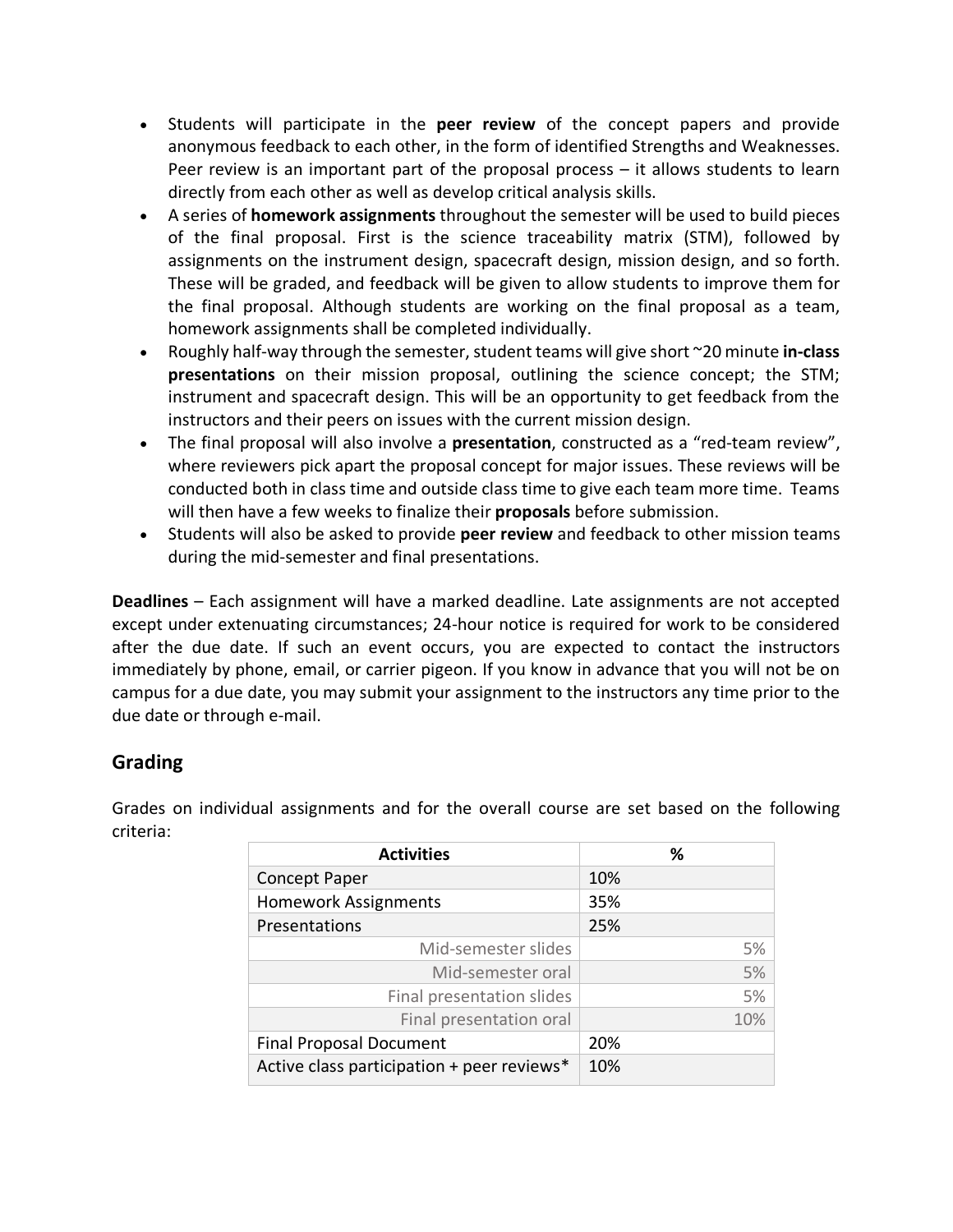\*for asynchronous students, this will be based on peer reviews and engagement during presentations

The final proposal document will be graded in five sections: i) Science Motivation and Background; ii) STM and Instrument Design; iii) Spacecraft Design; iv) Mission Design; and v) Project Management. Each student on the team should lead one of these sections. The final grade for the document will then be split: **50% from the overall document grade, and 50% from the individual's section**. This split ensures that all team members are motivated to complete their section, while also contributing to the rest of the document.

### **University Policies**

#### **Classroom Behavior**

Both students and faculty are responsible for maintaining an appropriate learning environment in all instructional settings, whether in person, remote or online. Those who fail to adhere to such behavioral standards may be subject to discipline. Professional courtesy and sensitivity are especially important with respect to individuals and topics dealing with race, color, national origin, sex, pregnancy, age, disability, creed, religion, sexual orientation, gender identity, gender expression, veteran status, political affiliation or political philosophy. For more information, see the policies on classroom behavior and the Student Conduct & Conflict Resolution policies.

#### **Requirements for COVID-19**

As a matter of public health and safety due to the pandemic, all members of the CU Boulder community and all visitors to campus must follow university, department and building requirements and all public health orders in place to reduce the risk of spreading infectious disease. Students who fail to adhere to these requirements will be asked to leave class, and students who do not leave class when asked or who refuse to comply with these requirements will be referred to Student Conduct and Conflict Resolution. For more information, see the policy on classroom behavior and the Student Code of Conduct. If you require accommodation because a disability prevents you from fulfilling these safety measures, please follow the steps in the "Accommodation for Disabilities" statement on this syllabus.

As of Aug. 13, 2021, CU Boulder has returned to requiring masks in classrooms and laboratories regardless of vaccination status. This requirement is a temporary precaution during the delta surge to supplement CU Boulder's COVID-19 vaccine requirement. Exemptions include individuals who cannot medically tolerate a face covering, as well as those who are hearingimpaired or otherwise disabled or who are communicating with someone who is hearingimpaired or otherwise disabled and where the ability to see the mouth is essential to communication. If you qualify for a mask-related accommodation, please follow the steps in the "Accommodation for Disabilities" statement on this syllabus. In addition, vaccinated instructional faculty who are engaged in an indoor instructional activity and are separated by at least 6 feet from the nearest person are exempt from wearing masks if they so choose.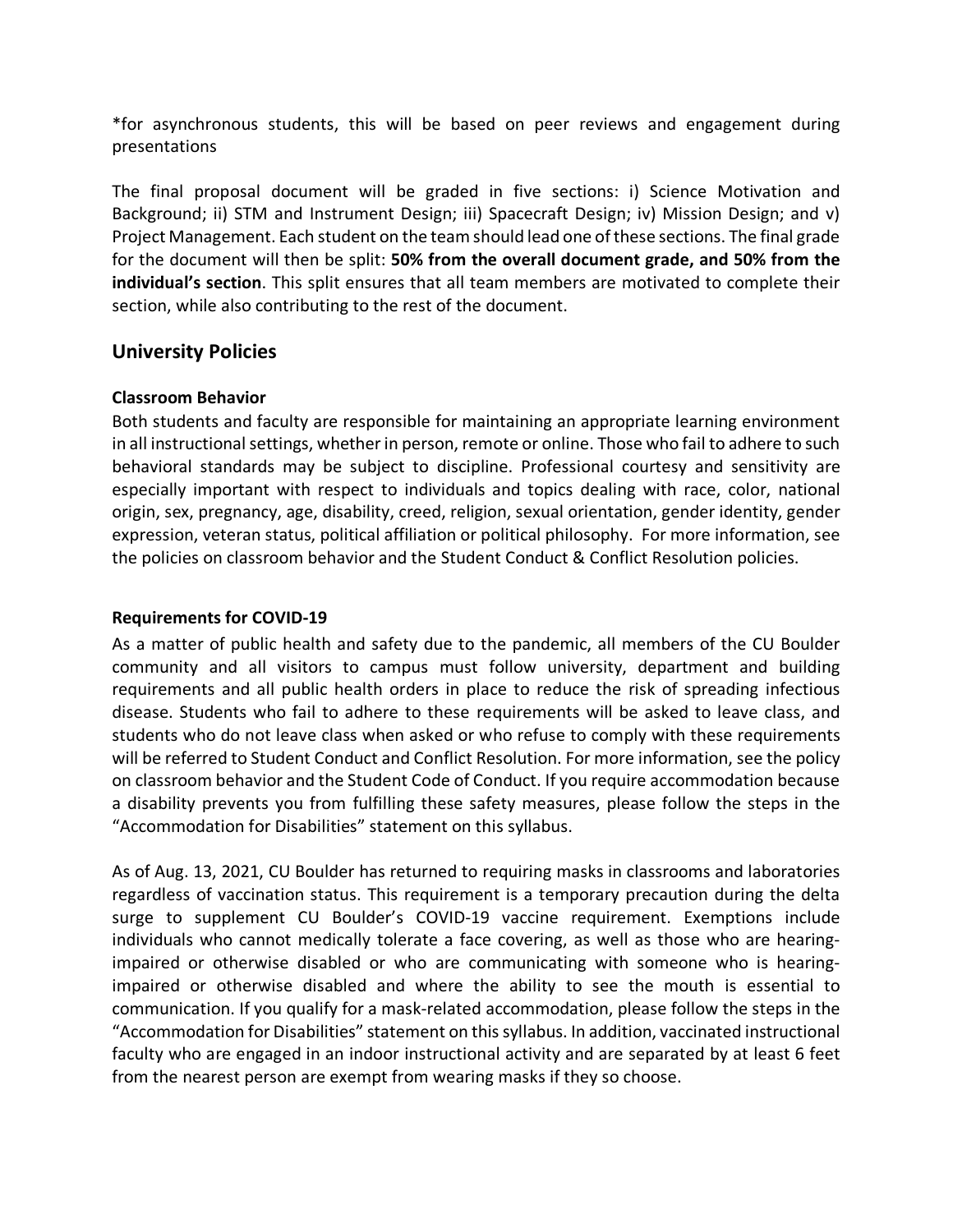Students who have tested positive for COVID-19, have symptoms of COVID-19, or have had close contact with someone who has tested positive for or had symptoms of COVID-19 must stay home. In this class, if you are sick or quarantined, please notify Profs Blum and Sternovsky in advance that you will not be able to attend class in person, and follow along via zoom connection instead.

#### **Accommodation for Disabilities**

If you qualify for accommodations because of a disability, please submit your accommodation letter from Disability Services to your faculty member in a timely manner so that your needs can be addressed. Disability Services determines accommodations based on documented disabilities in the academic environment. Information on requesting accommodations is located on the Disability Services website. Contact Disability Services at 303-492-8671 or dsinfo@colorado.edu for further assistance. If you have a temporary medical condition, see Temporary Medical Conditions on the Disability Services website.

#### **Preferred Student Names and Pronouns**

CU Boulder recognizes that students' legal information doesn't always align with how they identify. Students may update their preferred names and pronouns via the student portal; those preferred names and pronouns are listed on instructors' class rosters. In the absence of such updates, the name that appears on the class roster is the student's legal name.

#### **Honor Code**

All students enrolled in a University of Colorado Boulder course are responsible for knowing and adhering to the Honor Code academic integrity policy. Violations of the Honor Code may include, but are not limited to: plagiarism, cheating, fabrication, lying, bribery, threat, unauthorized access to academic materials, clicker fraud, submitting the same or similar work in more than one course without permission from all course instructors involved, and aiding academic dishonesty. All incidents of academic misconduct will be reported to the Honor Code (honor@colorado.edu); 303-492-5550). Students found responsible for violating the academic integrity policy will be subject to nonacademic sanctions from the Honor Code as well as academic sanctions from the faculty member. Additional information regarding the Honor Code academic integrity policy can be found on the Honor Code website.

#### **Sexual Misconduct, Discrimination, Harassment and/or Related Retaliation**

The University of Colorado Boulder (CU Boulder) is committed to fostering an inclusive and welcoming learning, working, and living environment. CU Boulder will not tolerate acts of sexual misconduct (harassment, exploitation, and assault), intimate partner violence (dating or domestic violence), stalking, or protected-class discrimination or harassment by or against members of our community. Individuals who believe they have been subject to misconduct or retaliatory actions for reporting a concern should contact the Office of Institutional Equity and Compliance (OIEC) at 303-492-2127 or email cureport@colorado.edu. Information about OIEC,